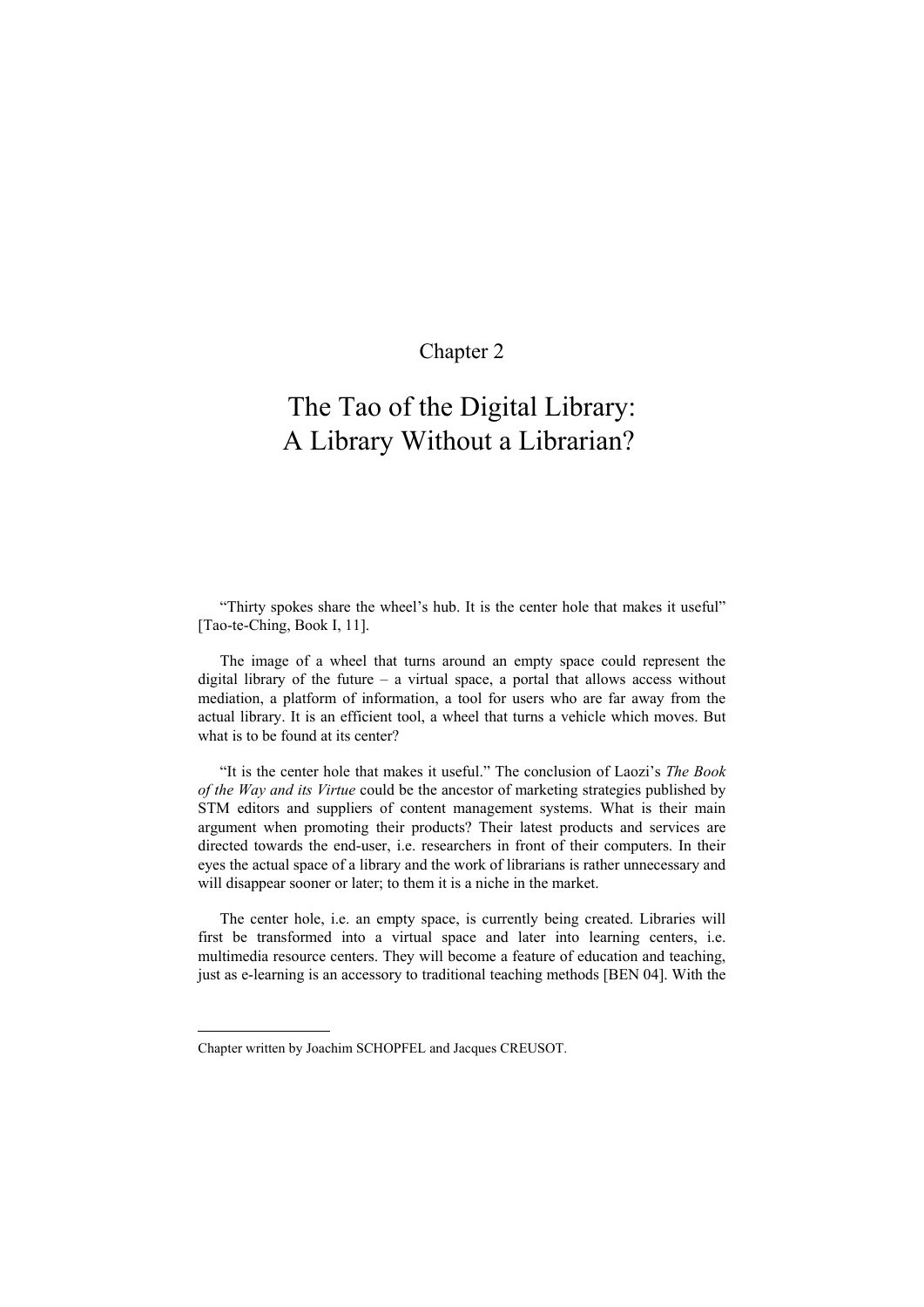"hyperelectronification" of campuses [ARN 03], information has now moved from inside the library to the outside world.

The librarian is called an information officer, or even facilitator, and finally becomes a technician specialized in the field of troubleshooting or carries out rather simple tasks at the helpdesk. Following this logic of relocating traditional tasks, the next step would be to replace libraries with call centers located in Morocco or India!

Debates at conferences often call into question the librarian's professional identity. Where are we going? Do we know where to go? Do we want to go there? Is it only a simple image problem as Bernat [BER 03] suggests? Is the disappearance of the library as we know it not simply a very negative and unrealistic outlook on the future?

"Is there a future for librarians now?" In 1990 Dick Fletcher (New Media) asked this question on the occasion of the 13th conference of the UK Serials Group and even now it is a relevant question since it has still not been answered.

At the beginning of 2004 Bruce Heterick from JSTOR ended his report on the future of libraries with the ironic statement: "There are three types of people in the world: those who make things happen, those who watch things happen, and those who don't know what hit them." [HET 04].

Let us try and understand what he meant with "those who don't know what hit them". Let us take a look at some aspects of the transformation that the job profile of librarians and other library staff has undergone. Where does the concept of a digitized library come from and what is the driving force behind it? What kind of impact has this revolution had on the library's professions and the skills of those professionals? How can this revolution be accommodated by activities within the field? Which direction should we move in? What should we do if we do not only want to "watch things happen"?

## **2.1. The technological supremacy of the concept of the "digital library"**

The concept of the digital library appeared in the middle of the 1970s but only gained increasing popularity 15 years later, i.e. at the end of the 1980s. At the beginning, this concept was entirely based on IT and had nothing in common with the library as a work environment where people study and carry out research in order to broaden their knowledge.

After analyzing the publications of scientific journals since 1990 (a sample of 1,086 articles that appeared in 13,000 journals was used) the following figures were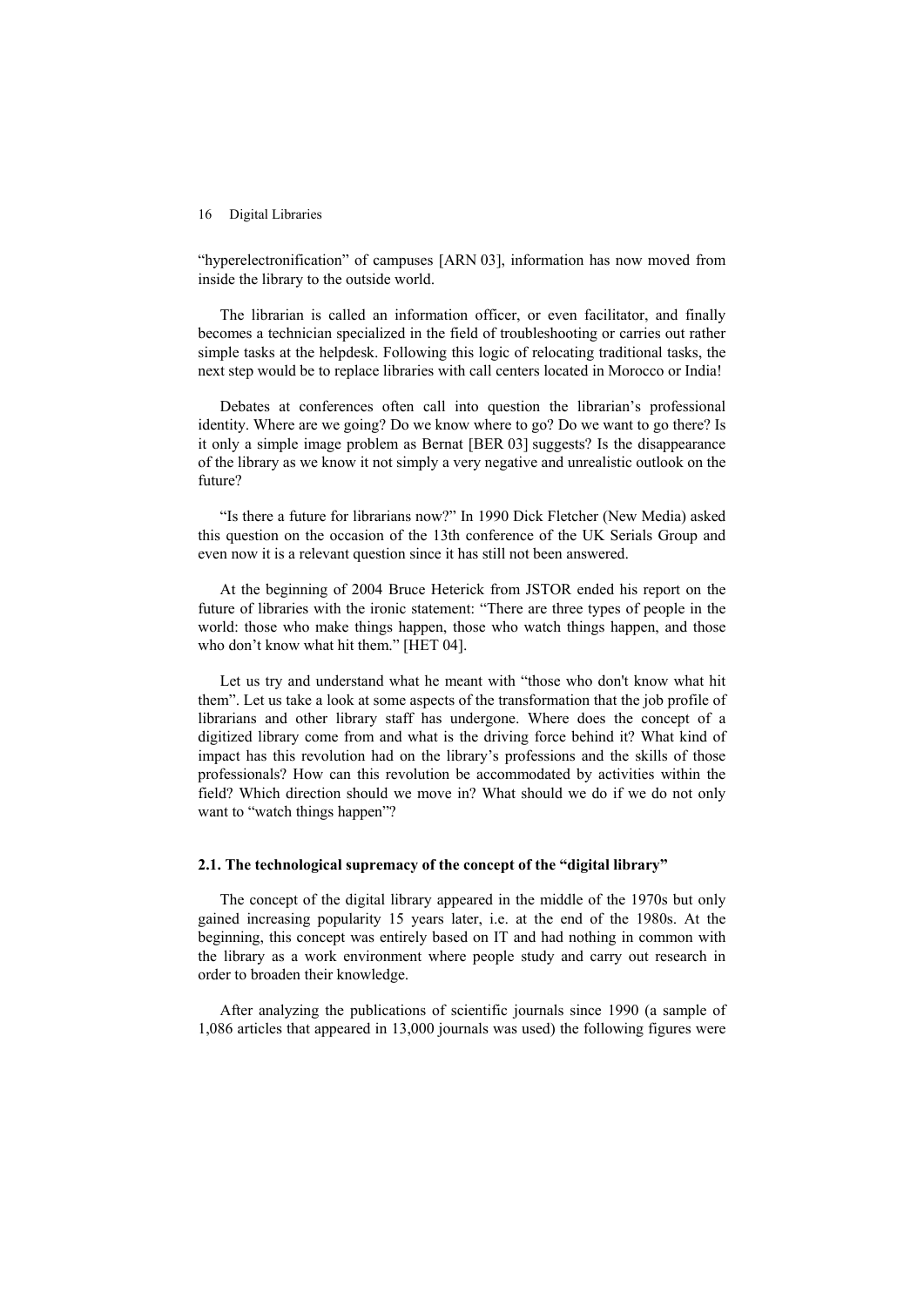established. 75% of all articles published in digital libraries appeared in IT journals, 15% in journals that focused on humanities and social sciences, and only 5% in journals specialized in documentation and the organization of libraries.

When checking the year of publication it becomes evident to what extent technology dominates the concept of digital libraries. 75% of all articles on digital libraries published in the field of human science appeared in the last five years, which shows a large gap between human science and the field of technology. Librarians are even further behind when it comes to addressing the subject. Most studies on the organization and human resources of digital libraries (e.g. positions, training, recruitment) only appeared in 2002 and 2003.

When the human factor becomes the object of scientific studies this implies the following questions: to what extent does the user accept new services and functions and how does the interaction between humans and a machine work (system, ergonomics)? Studies that focus on professional librarians as the main players and not simply as a technical operators are recent and relatively rare.

At the beginning of digital libraries there was technology, engineering, as well as the development and the installation of tools. Professional librarians who are directly concerned by this new technology ignored this development for too long. Studies on how, where and by whom these technologies could be used, as well as research on the impact on human resource management, only appeared 5 to 10 years after those carried out on computer science. On this point, the digital library had already become a reality in the field of IT. At the occasion of the 3rd congress of French information officers, *Le Monde* stated that "technological developments were a step ahead of attempts to solve problems between humans" [DEG 79]. This asymmetric development has had an impact on the library professions up until now.

With the birth of personal computing and the introduction of TSI in Germany, big university servers were declared to be part of the "computer scientist's tasks as they are part of IT". Information officers and librarians suddenly found themselves in the role of the end-user which inversed the ratio between supply and demand. This trend is similar to what happened in other industrial sectors where technical progress determined behavior and therefore new requirements that also had to be satisfied.

On the one hand, IT sets out a framework that determines the structure for the content and the tools to be used. On the other hand, people use these technologies to create and distribute a certain content or access it (peer-to-peer). The first digital archives were set up by researchers and computer scientists, not by librarians. This sometimes leads to the disagreeable impression that librarians are only used as beta testers of new IT systems.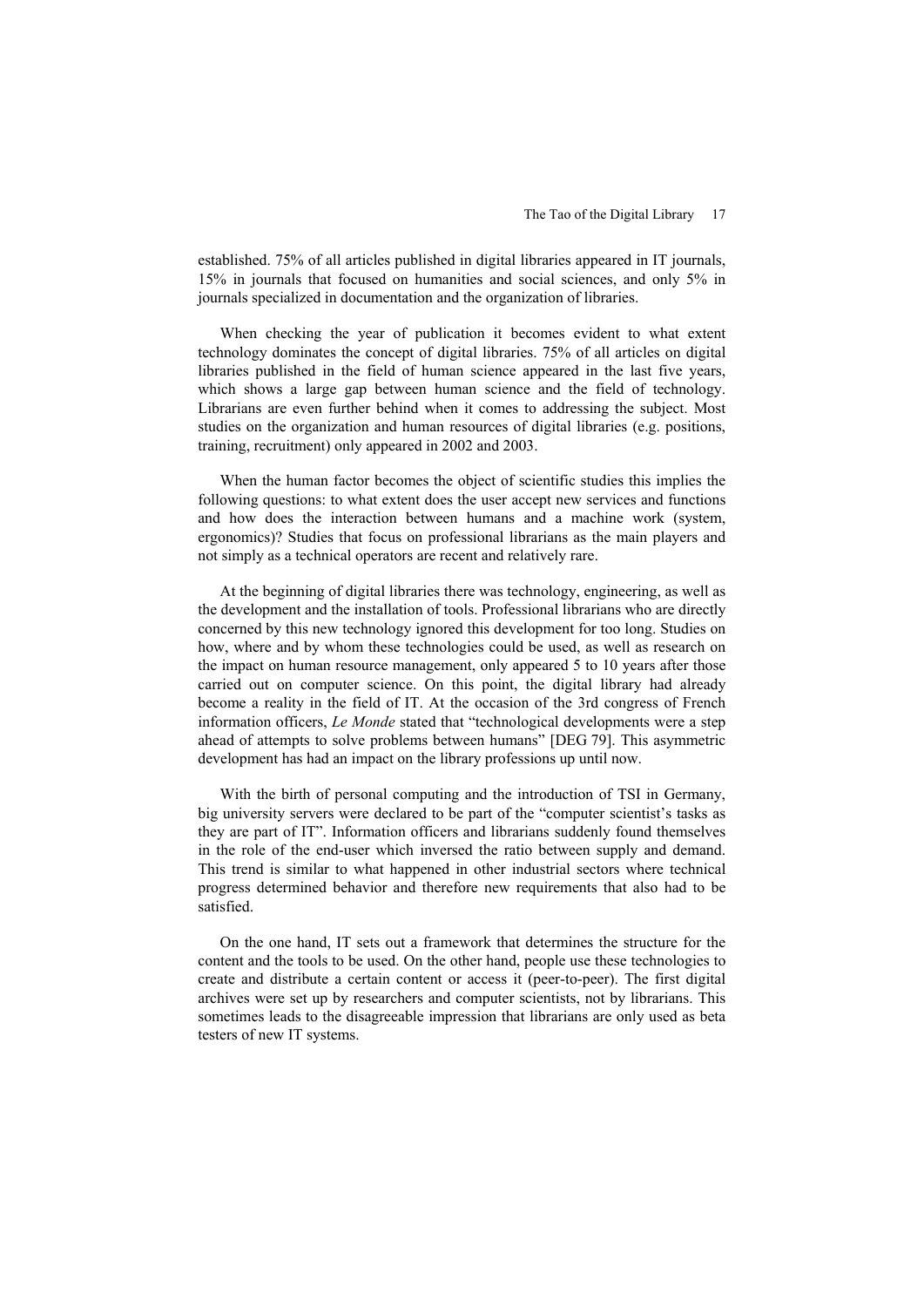#### **2.2. TSI's influence on the market**

The recent increase in the speed required to access information online is not the only driving force behind digital libraries. In the context of a financial and economic crisis, another factor has an increasing impact on the development of libraries: it is a commercial strategy of companies that create and publish scientific information. After heavily investing in the field of research they seem to have decided that mediation by other professionals such as agencies or libraries is no longer required.

It was not that long ago that people had to enter a library in order to access resources. Searching a database required specific skills catered for by professionals working in the field of documentation.

Those times have changed. After studying behavior and requirements the producers of TSI developed services that directly address the end-user. The functions of these services are simple and intuitive, a Google effect can be observed. With the emergence of a search function that combines research and access to information in one single function, every other type of search engine ends up with a marketing problem [ARN 04]. Search engines like Google and Scirus are integrated into a portal or platform. This link enables everybody to find the required information without having to consult a professional.

From a professional point of view, this form of research does not necessarily guarantee the quality of the sources given, neither their relevance nor how thoroughly they address the respective topic. Baltz, for example, states that information officers should not be frightened by the "scary amount of autodocumentation" since there will always be a place for them in between IT and the communication of ideas [BAL 03]. From a user's point of view, this argument remains theoretical because, due to the ever-increasing performance of research tools, this type of autodocumentation corresponds to his/her needs. The success of a portal with a simple appearance, such as VASCODA which provides access to multiple German TSI resources, seems to back up the user's point of view which is mentioned above.

Currently TSI's producers still need professionals that sell their products. The supplier-client relationship is currently changing. Large TSI companies (Wolters Kluwer, Reed, Thomson, etc.) see themselves as education companies. Their client is not the library but the scientific community. Alternative editors such as BiomedCentral or IOP are directly financed by researchers/authors or their institution without having to rely on the acquisition budget of libraries. Integrating the costs of TSI into the budget of research organizations is a leitmotif of the open access movement. Only very recently have STM editors also taken an interest in this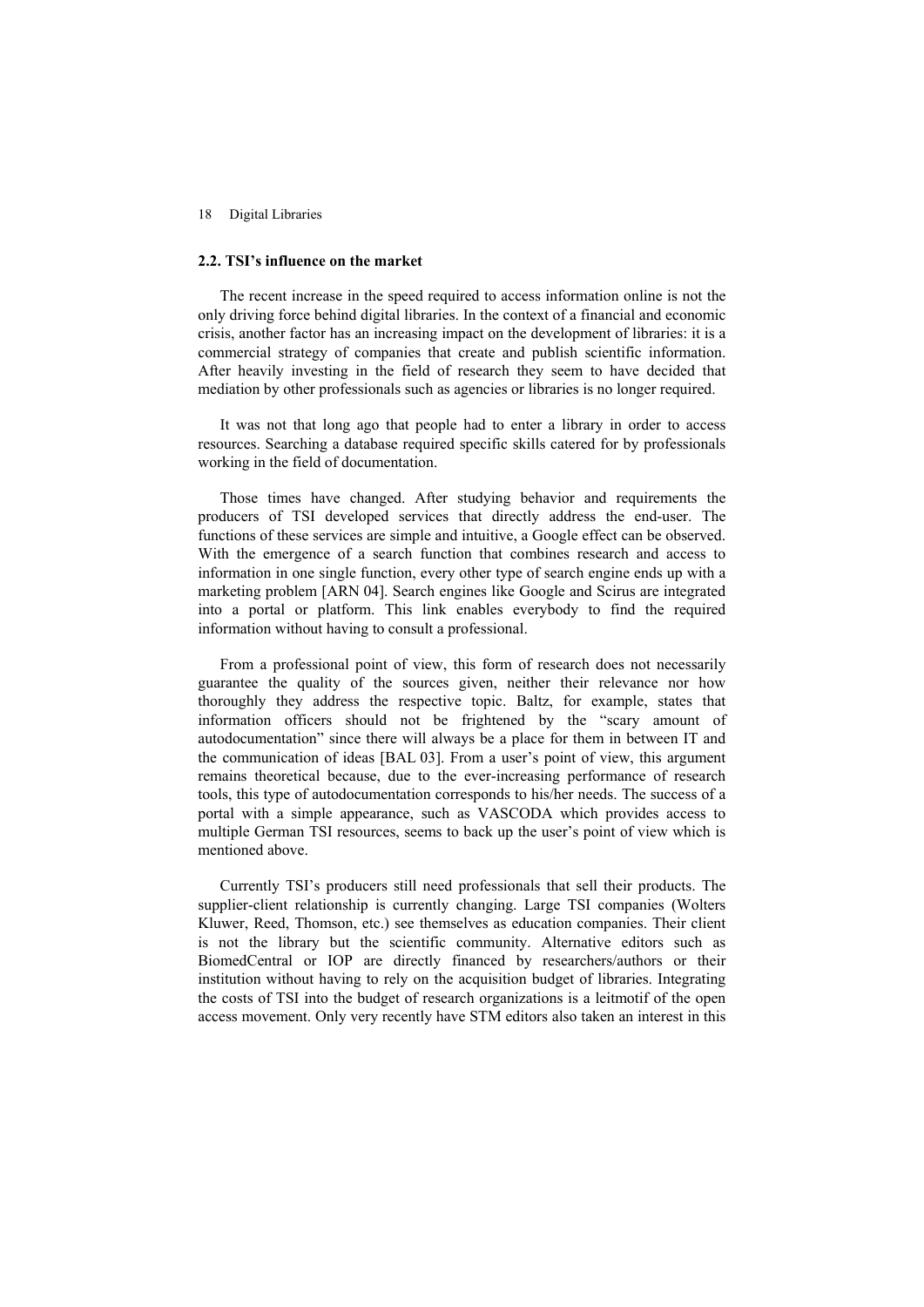new concept. What is happing to the library as a center that purchases new publications?

When an editor like Elsevier organizes a seminar for librarians, content and services are no longer discussed. Instead, new functions are presented and explanations are given on how to promote these products in the respective community. In this context, a "good librarian" is someone who manages to increase the use of these resources and secure the loyalty of the client. The library is transforming into a commercial platform of TSI producers. The competition of the "best advertising" which was introduced by an important STM publisher is an example of the negative aspects of this transformation.

## **2.3. The virtualization of a document's function**

Traditional scientific and technical information has only one aim when integrating information technology and telecommunications: to improve, research, exploit and evaluate the information received and transmitted by the researcher. The entire problematic of the function of documentation can be resumed in the two prepositions by and for. Is there a link between the supplier and the end-user of information? If yes, what kind of link is this?

Without a doubt some scientific circles need databases, catalogs and a personalized service. But who manages the technical features of common access, technical support and the development of protocols? Who decides upon and co-ordinates the acquisition of resources? Remote access and developing efficient tools (e.g. search engines that search several databases and mulitprotocols via portals) shift the focus onto the user's needs when it comes to documentation services. However, who controls access, who decides who uses what and how?

Shifting the focus to the user's needs is generally not a bad choice for libraries, but when analyzing the situation in great detail, it becomes evident that if service providers are responsible for creating libraries, these libraries only consist of marketing strategies. If the needs of scientific circles are addressed by the suppliers of information, the library transforms into an additional service of the TSI industry without having any added value to it.

According to the last opinion poll carried out by JSTOR covering 7,000 teaching fellows and researchers in the field of human science [HET 02, HET 04], the actual location of the library was the last point mentioned when being asked about carrying out research. It was far behind search engines and other specialized services (portals, databases, etc.).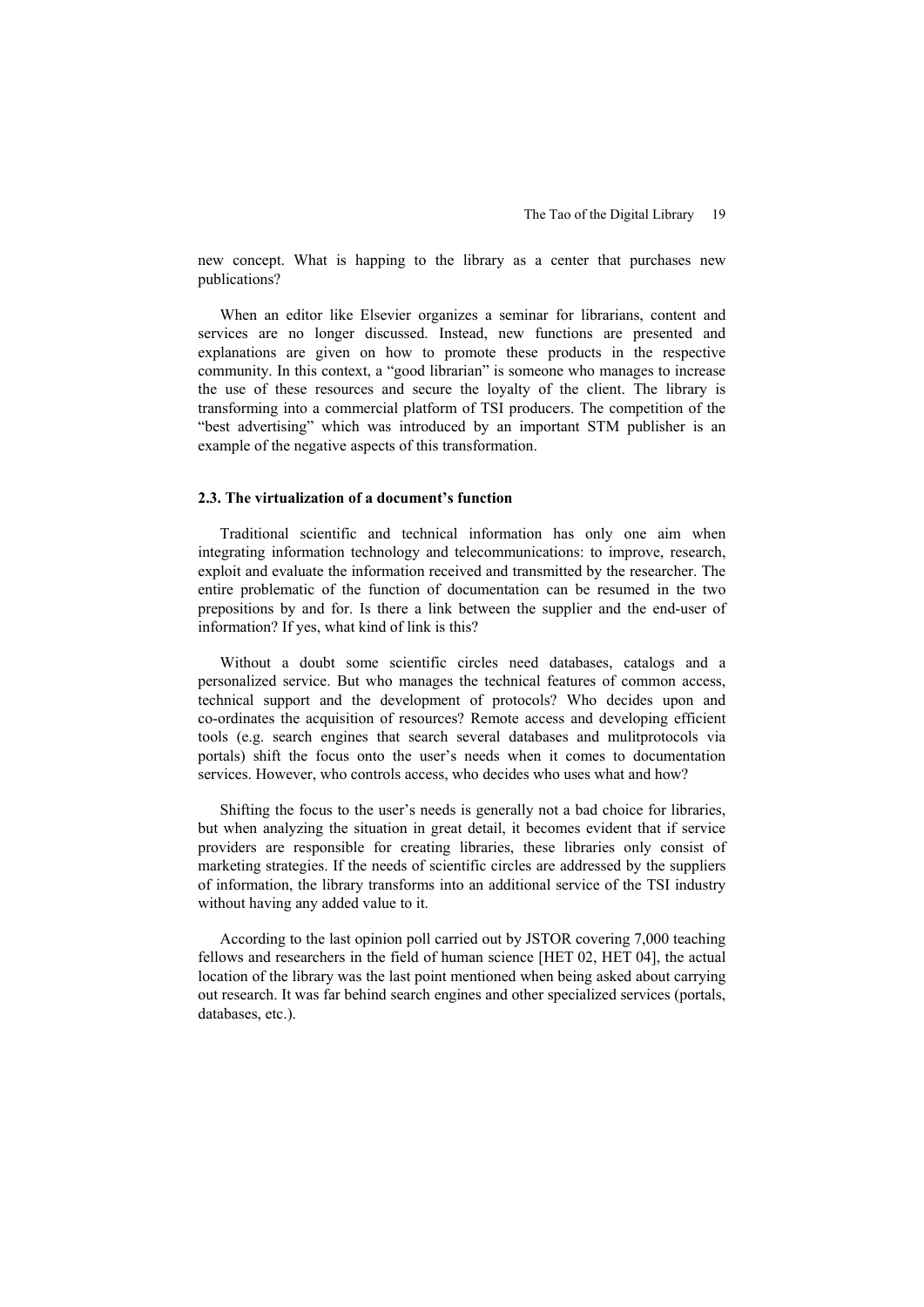American researchers and teachers consider the function of the library as still being important, especially when it comes to buying resources (budget), but less so when it comes to access (gateway) and archiving. However, all of them stated that their research was not very dependent on the library, especially if they were not working on large campuses. Generally, they estimated that the importance of a library will decrease in the next five years. "In fact, many faculties can foresee a future in which they will never actually go to the library" [HET 02].

Researchers and teaching staff often only give the library a polite nod when it comes to researching information [ARN 04]. What is important to them is access to electronic resources and the guarantee of durability for that access. They require an archive. However, in the electronic era this archive does not necessarily need to be in the library or on the university's campus. In the words of Tao-te-Ching, it could also be in the center hole.

# **2.4. Development and changes to job profiles in the CNRS directory 1982–2002**

The Tao also says not to pity feel sorry for yourself if you want to endure [Book I, 22]. Let us now see how this idea can be applied to the professions of a library. Several approaches have been chosen for a better understanding. The development of professions in the CNRS, France's biggest research organization, and those of the INIST, as well as changes in training programs in the UK will be analyzed.

For more than 20 years the professions and positions within the CNRS have been regularly subject to formalized studies which are published in a directory. When comparing the directories of 1982, 1991, 1998 and 2002 the following question arises. What is the impact of new technologies on libraries and documentation centers?

From 1982 onwards job profiles in the CNRS reflected the way laboratories used information and documentation services. This phenomenon could be observed on all possible levels, from the simple controller who updated a computer-based catalog to a documentation engineer who managed the entire system and adapted it to new technologies. Another job profile could be found in the directory of 1982 indicating a librarian who was "specialized in the automatic organization and management of collections".

In the middle of the 1990s the informatization of the workplace as well as activities and skills became increasingly important. Knowledge of documentary IT and the know-how to create project specifications and choose the required tools became one of the indispensable skills of category A library staff. Only in 2002 did the CNRS's directory become similar to the REFERENS, the directory for higher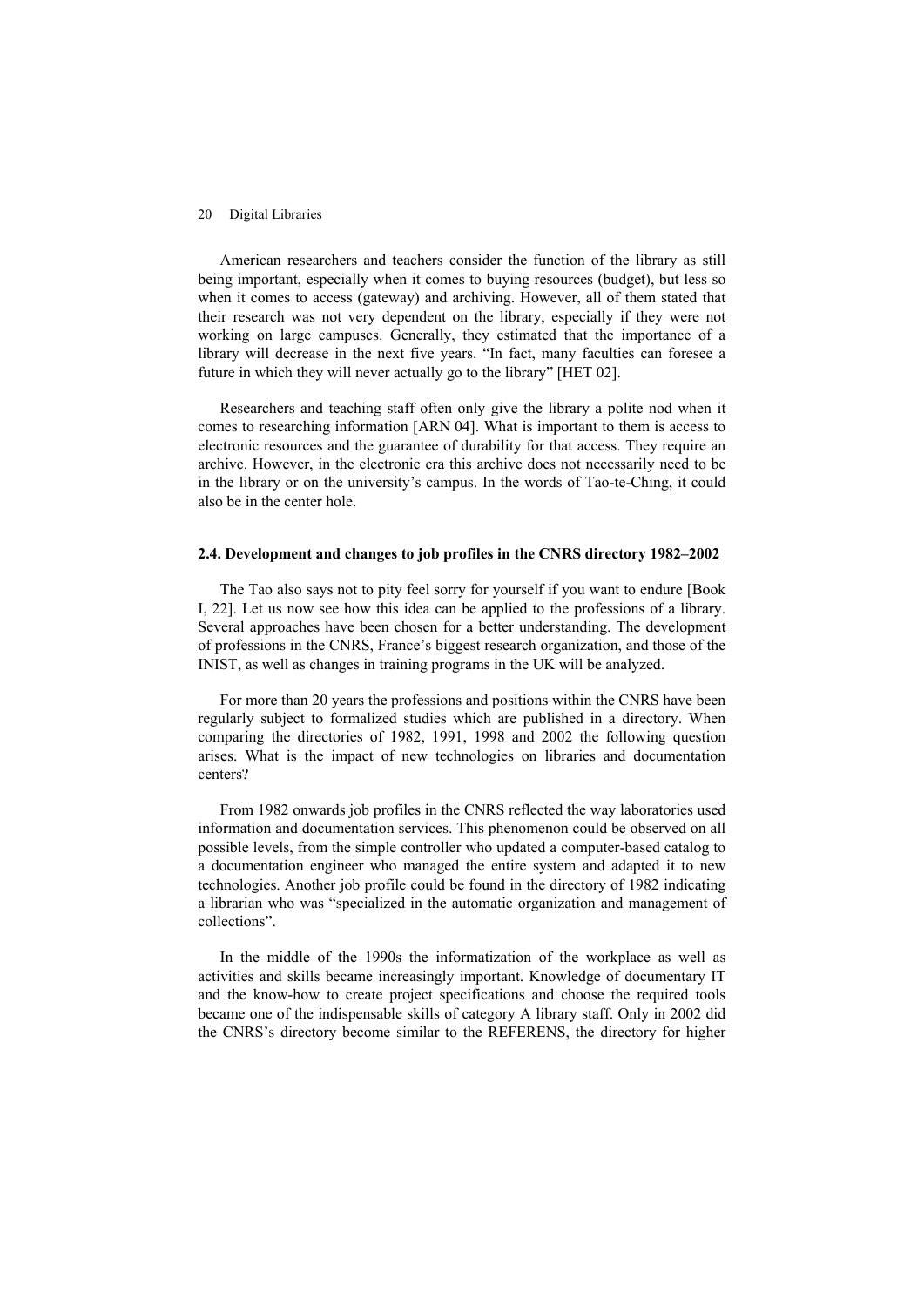education [HIC 04] and indicated that the digital library had become a reality. There are three examples of this trend:

– simple controllers and technicians need to know how to convert printed documents into digitized documents;

– engineers need to know how to create electronic content management systems;

– from the level of engineering assistants onwards (a diploma of higher education being a prerequisite) a good knowledge of the legal environment is required. We will come back to this later.

This adaptation can be subdivided into three different levels:

1) The amount of IT used for different activities is now affecting more job categories. IT that was previously only used by job category A (engineers, assistants) is now also used by categories B and C (technicians, controllers). The knowledge and skills in the usage of IT which were part of the job profiles of engineers in the 1980s were suddenly also part of technicians' job profiles. In other words, around 10 to 15 years later technicians needed to have the same skills and knowledge that was expected of engineers in the 1980s. Furthermore, the level of the required qualification has been increasing as Christian Lupovici observed [LUP 04]. We must add that this process is still not being reflected in the salary structure.

2) New technologies make the old boundaries between documentation and the organization of libraries obsolete. Studies on job profiles within the CNRS from 1995 to 1997 have shown that the fields of technicians and assistant engineers have been merged. The human resource department was not brave enough to actually merge the job profile of engineers and researchers even though studies showed that in reality these two fields were already starting to integrate. In 1998, on the other hand, a new type of position, a hybrid between the fields of documentation and IT, was created – an engineer and administrator of databases in documentation. In 2002 the traditional three fields of information officers, librarians and archivists were losing their importance due to this newly created position.

3) Technology's rapid evolution demands skills that are not part of initial job training. 2002's directory not only contains the introduction of new technologies, but also states that TSI professionals need to "take part in regular training sessions in order to remain up to date with new technologies in their field". In other words, keeping up with technological innovations, which was already mentioned in 1998, and continuous training has become a principal part of their work, as this is vital for the organization as a whole.

This is especially applicable to the legal environment (e.g. authors' rights, copyright, legal obligation when keeping documents, intellectual property) which,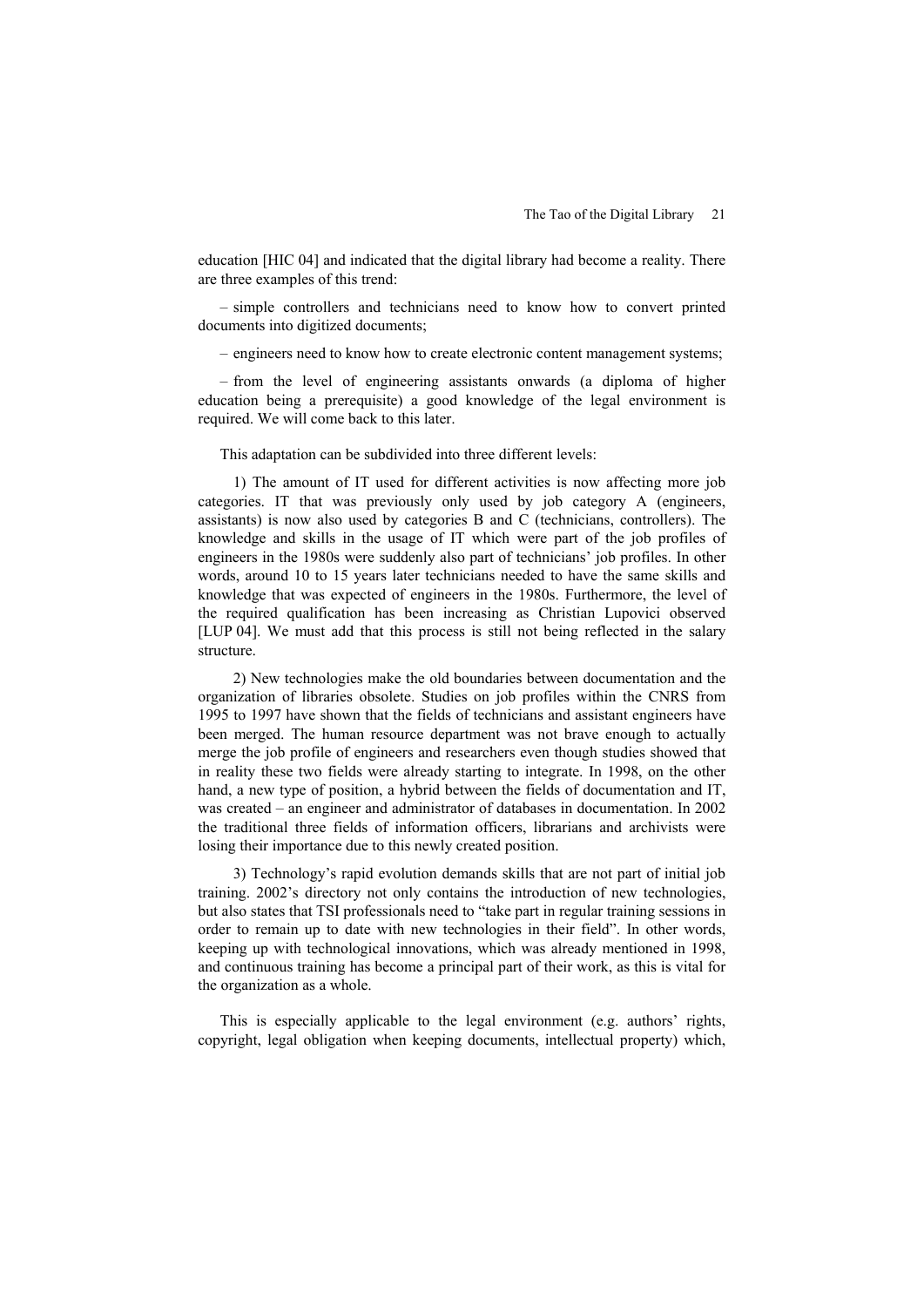according to 2002's directory, should be part of the skills for positions within category A. When it comes to technological developments and the know-how of professions linked to a library, the library as an actual place, i.e. a physical space, seems an outdated idea that is no longer relevant. Recently, Didier Frochot claimed that the professions of IT documentation were "not very well informed on legal questions" or even "completely ignorant towards them" as they lacked serious and thorough training. He particularly accuses the institutions that provide training for these jobs of only focusing on technical aspects while ignoring organization and management. Moreover, he states that before actual changes in the profession will take place, the librarian's employers should organize the acquisition of this knowledge. ISIDROIT is an example of how this criticism could be taken on board. This interdisciplinary network comprises the CNRS's information officers and is subdivided by region. In the Rhône-Alpes province it is called ISIDORA.

#### **2.5. Supporting professions – the INIST approach**

With 350 TSI professionals, 100 of whom work at the library, the INIST (Institute of Scientific and Technical Information of the CNRS) is directly affected by all technological developments [SCH 03]. From 1998 onwards the INIST has produced reports on the challenges of new technology and online information. With the help of a large number of its employees, the INIST 2000 project set out the main standards for the acquisition, management, storage and distribution of electronic resources, as well as transforming its products and services in order for them to be able to enter the Internet era [INI 99].

In order to observe and anticipate the development of job profiles and skills of TSI, the INIST introduced a permanent training program known as "compétences métiers" in 2002. This project is directed by a committee which consists of human resource managers whose chairman is also the director of the INIST. This procedure avoids problems that have been observed elsewhere, i.e. the "absence of any form of management, no defined positions, no idea of future developments nor the existence of acquisition strategies" [BEN 04]. Instead, a decent support for the staff involved with the project should be guaranteed. This approach is carried out in three steps:

– creating a directory of skills and professions the INIST currently requires. This directory is based on that of the CNRS and is enriched by the ADBS's directories (ECIA);

– an impact study on current developments in the field of TSI is carried out on the basis of this directory;

– suggestions which should function as guidelines in decision-making processes, as well as scenarios on the development of skills required by certain professions will be made in the immediate future (3 to 5 years).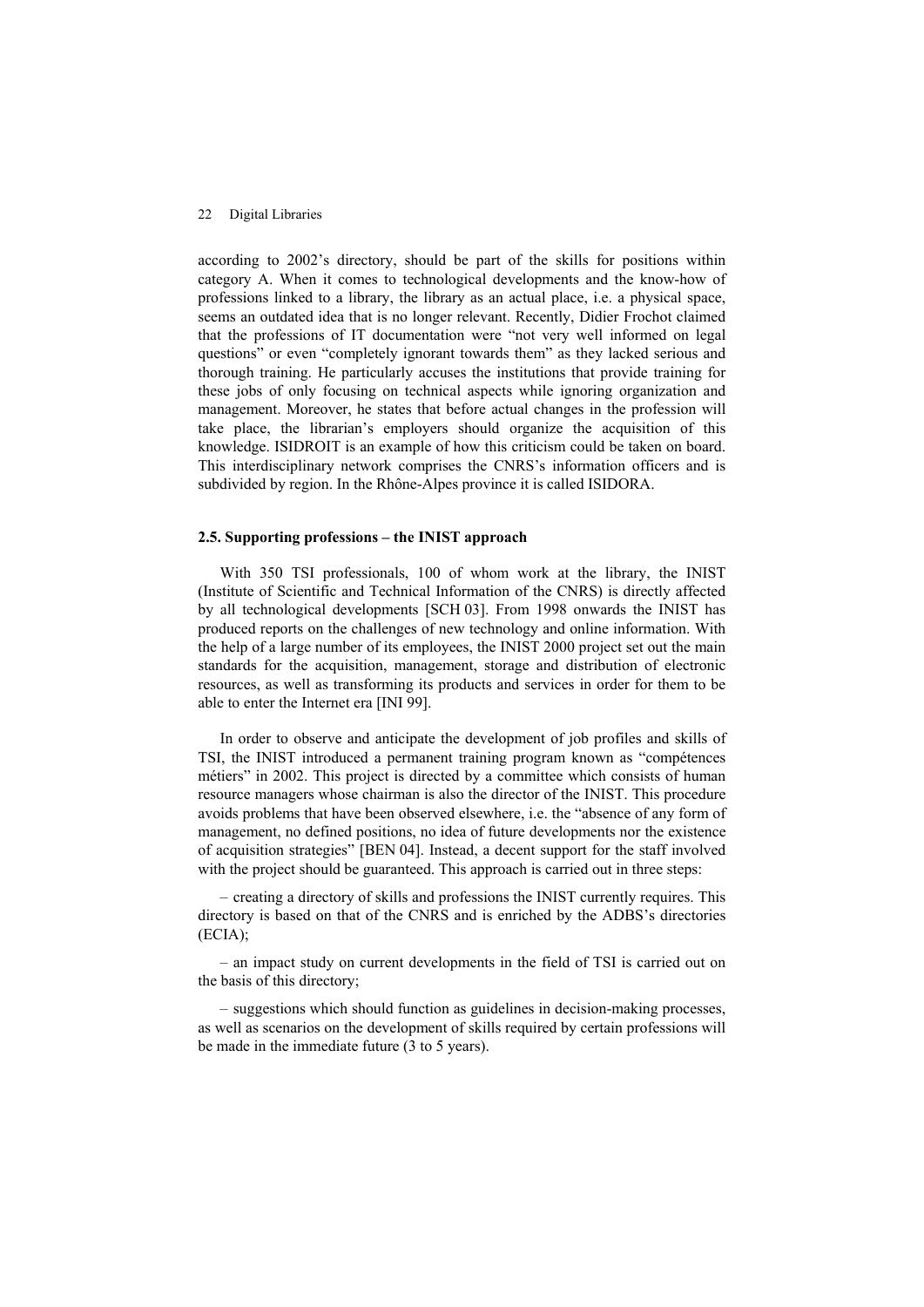Developments in IT and telecommunications, users' needs, products and services of the INIST must be observed. Furthermore, all players need to be interconnected during all steps of the project, i.e. there has to be good internal communication between all parties. This project is being carried out for all professions in the fields of documentation, library, IT and communication.

Job descriptions in the directory are discussed in all of the INIST's departments and are then put together as a coherent document. This writing process goes hand in hand with discussions in the individual departments which will then define possible development scenarios. Every scenario will need to state the skills the department needs to acquire in the future. Once this work is completed and put into one document, it will serve as a decision-making tool as it allows for the visualization of current skills that will help to determine training or recruitment.

This is a long-term project which is closely linked to TSI developments within the INIST and the CNRS. It also increases the quality of libraries and advertises the concept of the digital library. Questioning traditional methods and activities (e.g. cataloging, periodical subscription purchase and renewal) sometimes leads to negative reactions, but on the other hand opens up new perspectives for departments as well as for individuals. It leads to the merging of several activities, changing of procedures and opening up towards the outside world.

The project is also based on an exchange with other public organizations (e.g. INSERM, CEMAGREF, INRA, INRIA, CIRAD, IRD). The aim is to prepare the staff to take on different responsibilities in a new and often complex environment, or give them responsibility for other tasks. The think-tank, in co-operation with the CEMAGREF, focused mainly on the relationship between the researcher in the field of documentation and the management of knowledge.

Every project in a digital library has its own "biography" [GRE 02]. That of the INIST's library follows several directives:

– instead of creating new structures, new activities and skills are integrated into acquisition, management and production services;

– a limited number of new positions is created. These pilot positions are created to co-ordinate the development of activities and skills for all functions (e.g. editors of electronic magazines, researchers responsible for licensing, digitization operators). This development goes hand in hand with the employment of interns from local universities (from  $2<sup>nd</sup>$  year students up to students studying postgraduate courses). They work on specific issues such as managing electronic magazines, analyzing user statistics and the creation of databases with open access;

– new training requirements (e.g. legal environment, TSI, IT and telecommunications market) are analyzed in the individual departments and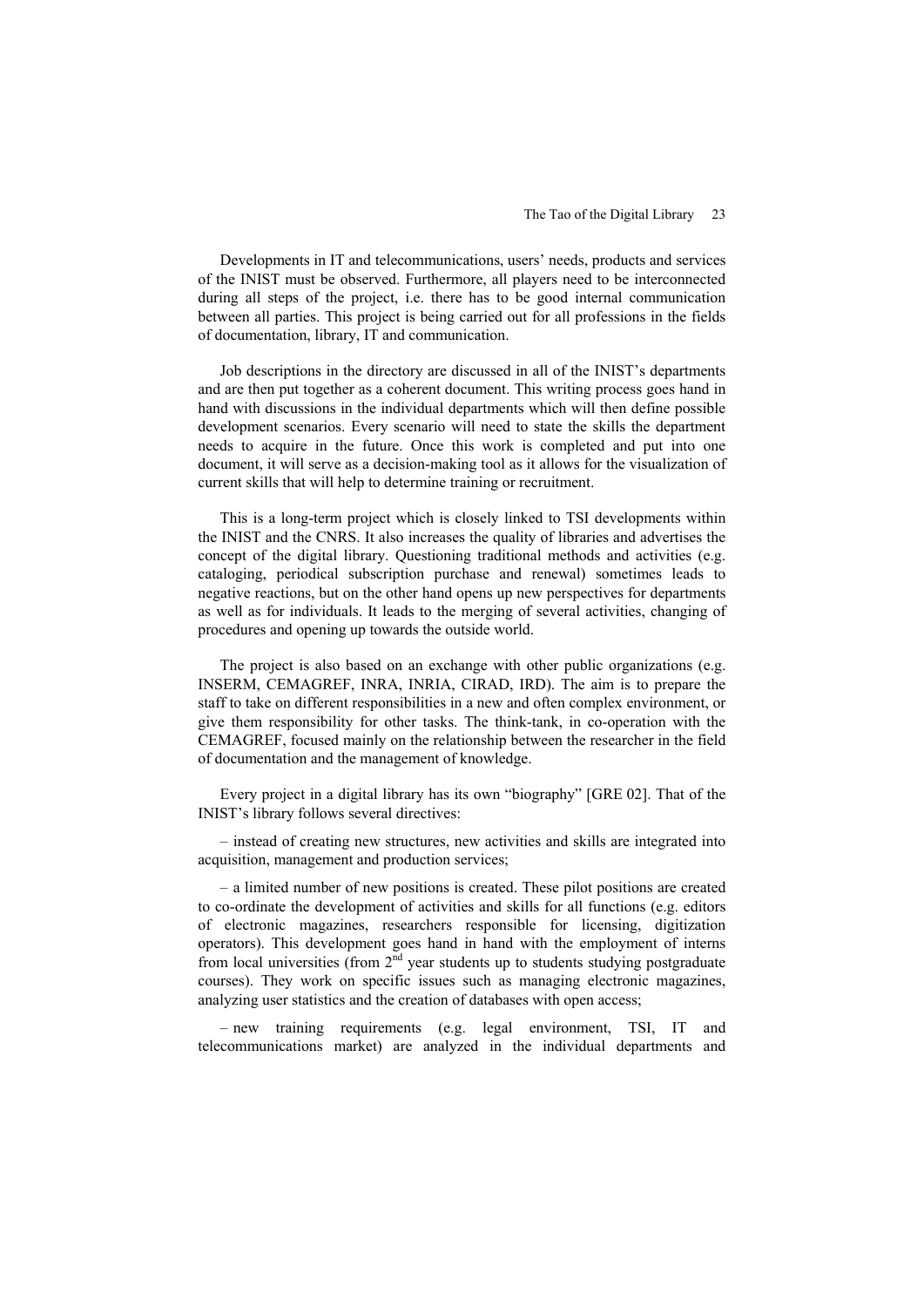integrated into the annual planning for training. As external training cannot be provided, part of the training is provided internally or is carried out by the employees themselves (e.g. electronic magazines, copyrights, managing licenses, statistics, the production of catalogs);

– the transformation process of the library's function is spearheaded by different projects which are carried out by specialists in the respective fields (e.g. producing catalogs, delivering documents in PDF format, managing access authorizations).

Compared to Greenstein's and Thorin's [GRE 02] "biographies", the Institute's digital library project is still in the start-up phase and therefore of an experimental, competitive, manager-based, dynamic and innovative nature. This project is attempting to find the ultimate solution known as the "killer application" that will allow for a reduction in the complexity of IT systems and all the problems linked to them, as well as being a cheap alternative to traditional methods.

However, this project is currently stabilizing. Today's digital libraries are complex and consist of different modules, such as several archiving systems both internal and external (e.g. CCSD, the CNRS's service) and an architecture that comprises online services which are based on several different applications (e.g. content management systems for libraries, platforms for archiving and distribution, online databases and portals). For librarians it is not always easy to keep up to date with the rapid developments in IT systems and sometimes training is a reminder of the story of the race between the tortoise and the hare – there is no point in running, you just have to leave early enough… The library of the INIST is trying to address this problem by re-defining the heart of the librarian's profession and defend its functions, i.e. analyzing users' needs, selection and acquisition of content, cataloging, management and archiving of resources.

#### **2.6. A new job profile is emerging – the e-serials librarian**

At the end of the 1990s a new job profile emerged in the libraries of anglophone universities known as an e-serials librarian or an electronic resources librarian. Often the creation of these new jobs went hand in hand with the merging of teams responsible for new resources with teams managing existing resources.

After analyzing the life cycle of an electronic journal, the INIST's library team responsible for this project determined the boundaries of this new role. These boundaries are rather wide. They include the development of an e-strategy for the library, evaluation of the editorial offer, negotiation of licenses, training of colleagues and users, management of links and access authorizations, technical assistance and troubleshooting, analyzing user statistics and the promotion of new services.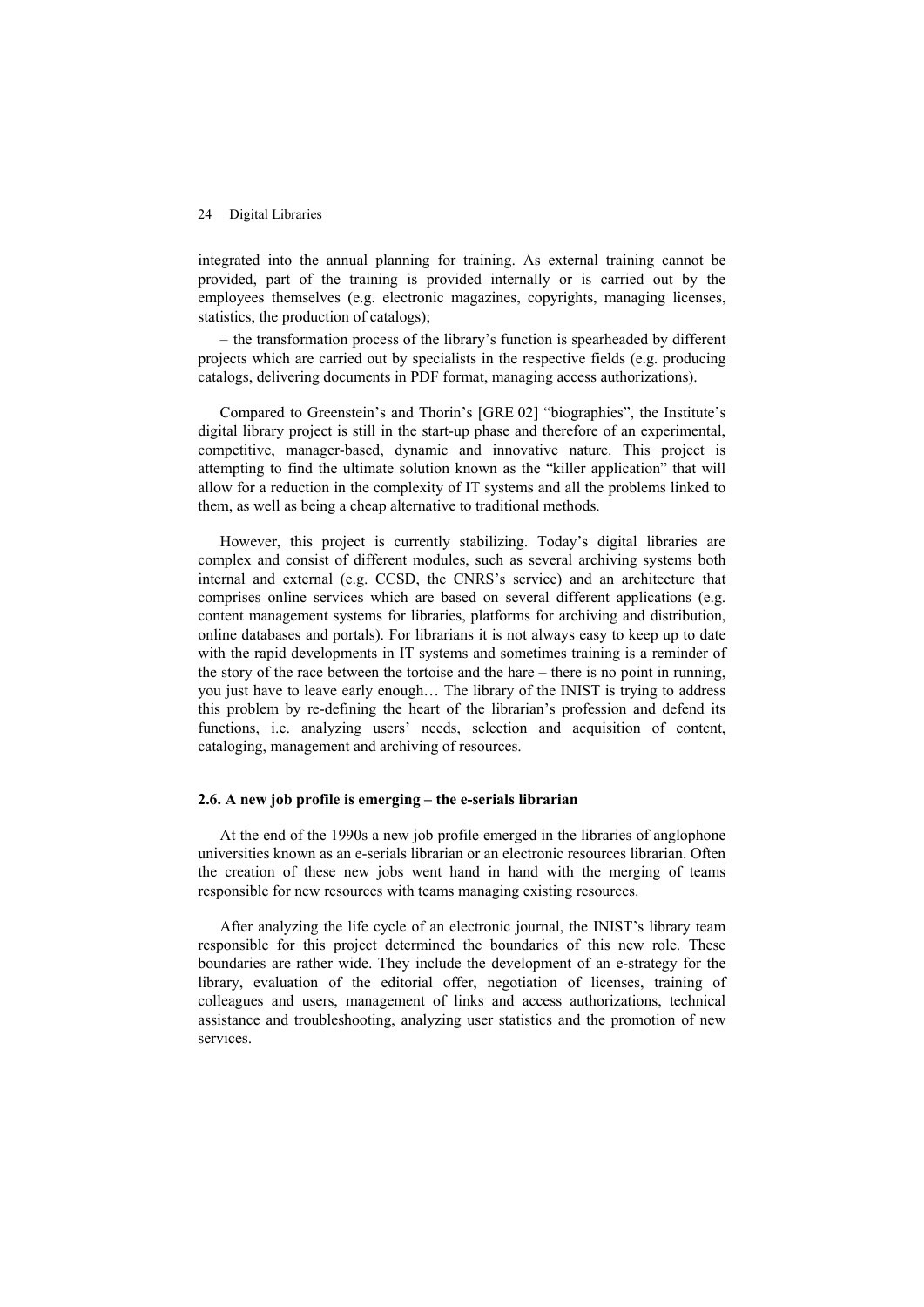Some functions were specified and subdivided into special tasks. These are market research of TSI online (e.g. keeping up with technological innovations, observing prices and economic models), analysis of client needs, i.e. needs of clients of the INIST and the scientific community of the CNRS, negotiating and analyzing contracts, creating a licensing system and evaluation scales for reading, managing the relationship with editors and agencies, ordering documents with and without a mediator, saving and administrating access and controlling usage with the acknowledgement of recommendations, i.e. COUNTER [BOU 05].

Some functions are taken over by other structures within the INIST, such as the IT department (e.g. access management via a proxy server), a new department in charge of portals (e.g. creating portals, analyzing problems, information on access authorizations) or the technical support unit. In order to make things work, responsibilities have to be negotiated and good co-ordination and communication between the individual services is required.

At the same time, the INIST's council of internal documentation, the acquisition committee, has started to integrate electronic resources into their work and discussions in order to develop a coherent strategy when it comes to the acquisition of electronic as well as paper-based resources.

This work on the profile of e-serials librarians has led to the creation of several new positions in the library and will have an impact on the way services are presented. However, this job profile introduces certain problems:

– the technical level: how much knowledge in IT is required? This question becomes especially relevant when web applications such as virtual libraries are created, or electronic resources are integrated into information systems. How can the power struggle between IT and the library be won by the library when it comes to analyzing requirements, defining tasks within a project or defining functionalities? Do we need "second class" IT consultants whose training is inferior to their colleagues but who still have a good knowledge of technology? The interface between the user and the library also remains to be invented;

– legal knowledge and skills: is the librarian in charge of licensing still a librarian or are we moving towards a job profile based on administrative or legal tasks, with no degree in this field?;

– relationship with the reader: if the library is transformed into a portal, what is the link between the librarian and the reader/user? Who manages and filters communication? How can this be organized? Last, but not least, who actually is the user? Is it university researchers and teaching staff, individual users that define their status via licenses, a network of information officers in their laboratories or scientific administration?;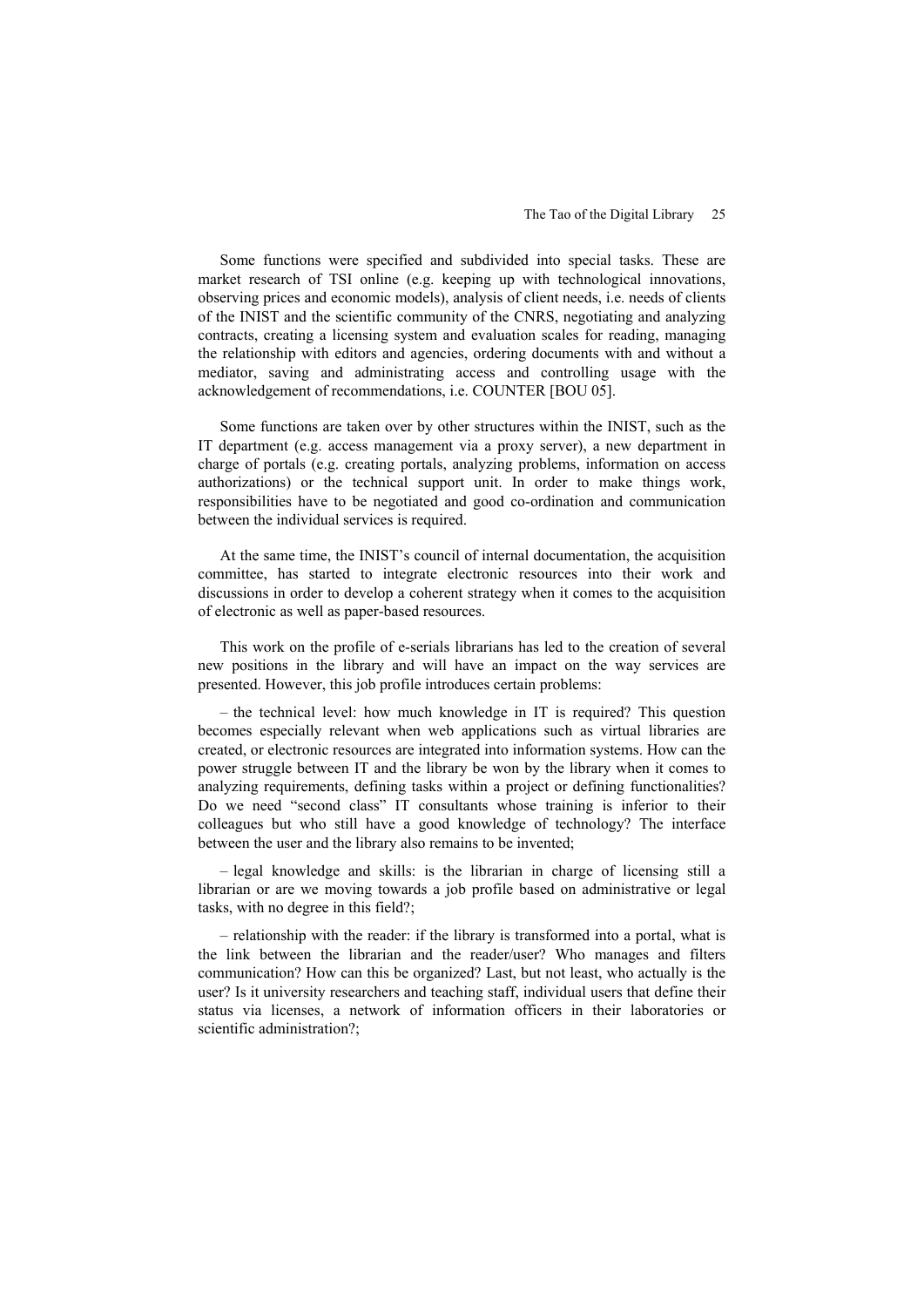– the level of decision-making: who summarizes the analysis of requirements and decides which negotiations are carried out? Financial interests and a national co-ordination of acquisition limit the decision-making power of librarians as 50% of the budget is spent on acquisition, i.e. the decision is made on a political level far from the actual library.

These questions are neither theoretical nor conceptual; they have a practical impact on the career of library staff (e.g. entrance exams, development within the individual's career, mobility).

In the long run, training, experience and skills will provide answers to these questions. Answers will also be provided by professional librarians working at the INIST's library, by TSI strategies of the CNRS and by a national body that will comprise all universities and research bodies and provide access to electronic information.

# **2.7. Developments in training requirements – the UKSG workshops 1990–2004**

Another way of observing developments in job profiles is through studying training and education in the field. With the emergence of the Internet in the 1990s new requirements within training also appeared. In France the ADBS (Association des professionnels de l'information et de la documentation), a professional association for information officers and library staff, provided new materials and a greater diversity in the training offered by co-operating with INTD-CNAM [GIC 03] from 1994 onwards.

In this chapter a very different body will be analyzed – the UK Serials Group (UKSG). For 25 years it has united librarians, editors and intermediaries and technology vendors in the UK and in other countries. Once a year the UKSG organizes a conference that comprises up to 600 professionals from a range of different fields. The papers, debates, product reviews and workshops from these conferences give an excellent overview of current questions and projects. We have studied the content of 183 workshops from the conferences that took place between 1990 and 2004 in order to obtain a better understanding of the training requirements in the field of digital libraries [SCH 04]. Some of the results that were established during the analysis are as follows.

First observation: the number of workshops and sessions has continually increased. At the beginning of the 1990s five to ten workshops took place at each conference. During the latest conferences 15 to 20 workshops with up to three sessions took place. This not only proves the success of this type of exchange and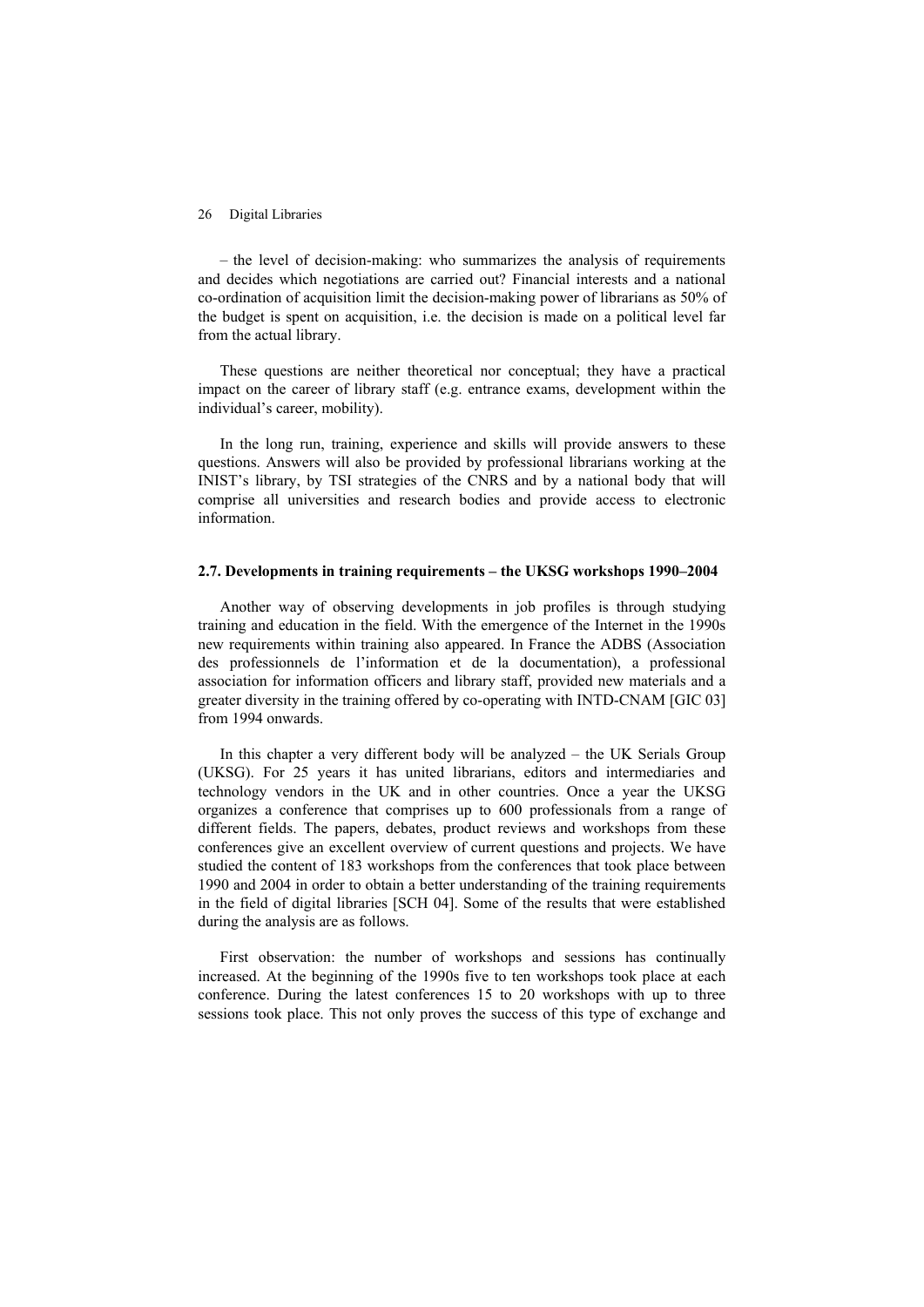training, but also reflects the increasing need to obtain further training and to stay informed about recent developments.

When comparing the content of these workshops to the functions of JSTORbased research without making a difference between paper and electronic resources, significant developments can be observed. The number of workshops on the library's role as a buyer has decreased from 50% down to 15% while their function as a gateway becomes increasingly important. The number of workshops on this topic has increased from 25% to 65% of all workshops. The third function of the library being involved in archiving only came into play from 1998 onwards. 5% of the workshops during the last three conferences dealt with this topic.

While the digital library only played a marginal role in the early 1990s, today 90% of all workshops deal with this topic. This proves that digital libraries now play an important role when it comes to further training for librarians.

Let us now analyze this phenomenon in greater depth starting with the way it is linked to "JSTOR functions". 15 years ago only one-third of workshops on acquisition dealt with the acquisition of electronic resources, while currently 70% of all workshops address this subject. Since the beginning of the 1990s the concept of access has been linked to the emergence of the digital library. Since then the percentage of workshops dealing with the library as a gateway has remained stable, ranging between 75% and 85%. Workshops on the function of archives now solely address the subject of electronic archiving (100%).

To end this analysis let us take a look at the content of 100 workshops on the topic of digital libraries. A third of these workshops offered training on programs and equipment such as developments in content management systems (e.g. organization of e-journals, automatization of the organization of periodicals), web applications (e.g. search engines, creation of websites), new logic solvers and, last but not least, digital rights (e.g. digital rights management – also known as DRM, access control). 16 workshops presented the editors and the products they currently have on offer and the market of electronic journals, a few of those workshops dealt in particular with the consortium NESLi. Others worked on electronic books, e-commerce, or on the impact the concept of open access has had on scientific editions. 15 workshops dealt with legal questions such as copyright and licensing.

Ten workshops dealt with developments in the field of catalogs (e.g. rules and standards, OPAC) and the format of documents and metadata (Dublin Core). Seven workshops, such as the COUNTER project, worked on the exploitation of user statistics.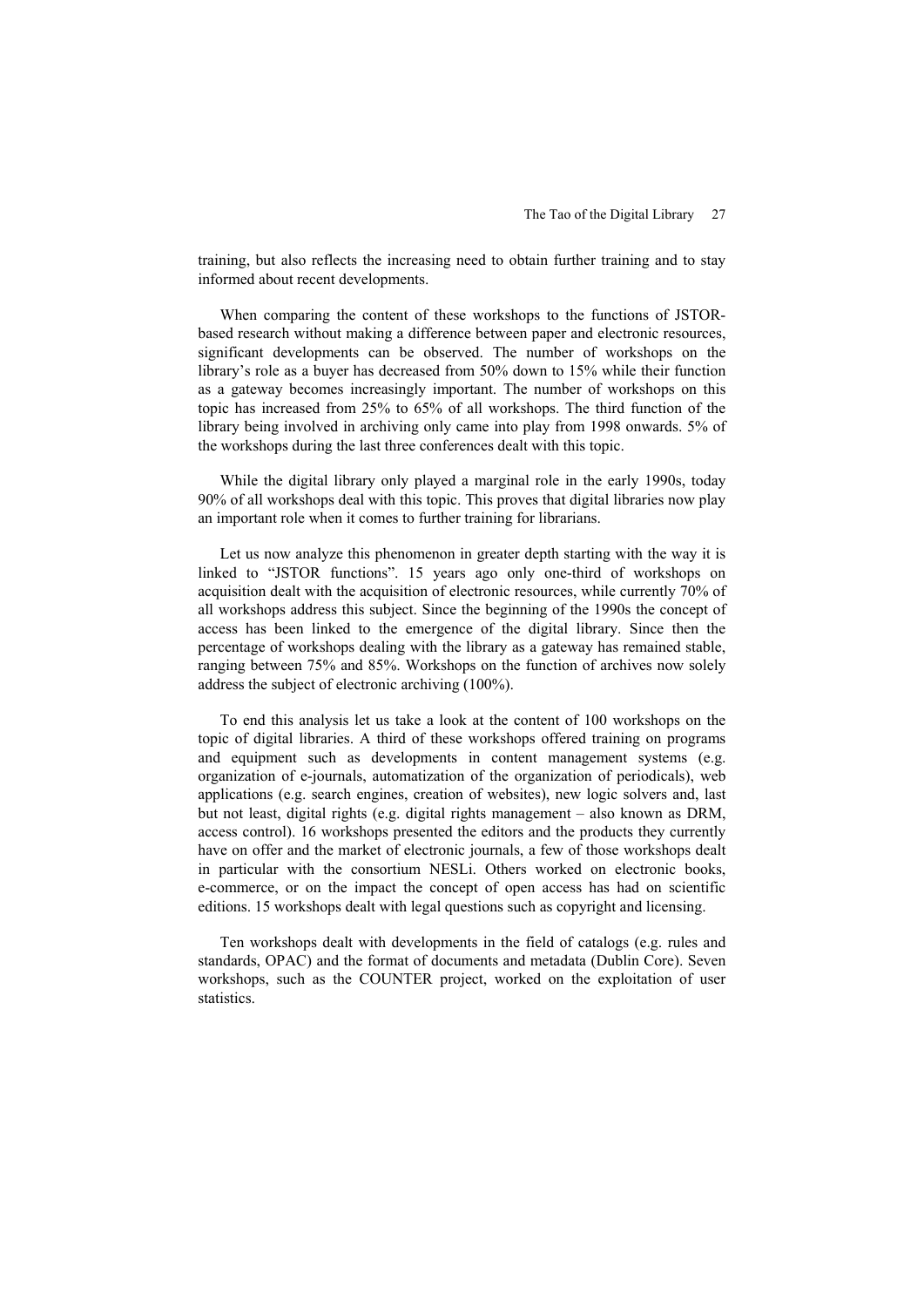However what about job profiles as a subject on its own? Before 1998 this topic was not covered at all. From 1998 onwards 15 workshops have examined several subjects linked to human resources (e.g. communication, ongoing training, and changing relationships with clients) and scenario planning, i.e. new forms of organization within the library.

When taking a step back, the extent to which training is offered during these conferences shows the broadening of skills and the changes in job profiles Lupovici [LUP 04] describes. When looking at the topics of the meetings of the CNRS's staff and information officers between 1992 and 2004, the same queries, questions and requirements arise just slightly later than in the UK. Technical tools, conceptual and organizational models, developments on the TSI market and legal questions were also covered during these meetings. However, when analyzing plans regarding training of the INIST's library staff, two differences instantly spring to mind. These are an extremely high demand in further training in the use of computers, and the use of the English language.

The emergence of personal computing and programs used for administration leads to the need to understand and use tools that are required everyday in the librarian's work environment, such as word processing, spreadsheet applications and databases. Furthermore, it also has an important impact on the relationship between an information officer and the project manager who uses the given information.

English has become the lingua franca of the digital library. All manner of tasks such as analyzing the offers, contacting editors, negotiating licenses, managing online sources, carrying out research, opening download and print documents require different levels of English, especially when dealing with STM publications. Without any knowledge of the English language it is very hard, even impossible, to carry out all of these tasks.

#### **2.8. "He who takes the longest strides…"**

Let us now go back to the question asked at the beginning of this chapter: Is there a future for librarians? Google is currently starting to become the world's library. Is there still a role for the traditional library?

Developments in technology linked to the globalization of the market economy of TSI determine the virtualization process of documents.

We have analyzed the development of the librarian's job profiles in the context of TSI by looking at directories, task carried out in the field and the level of training.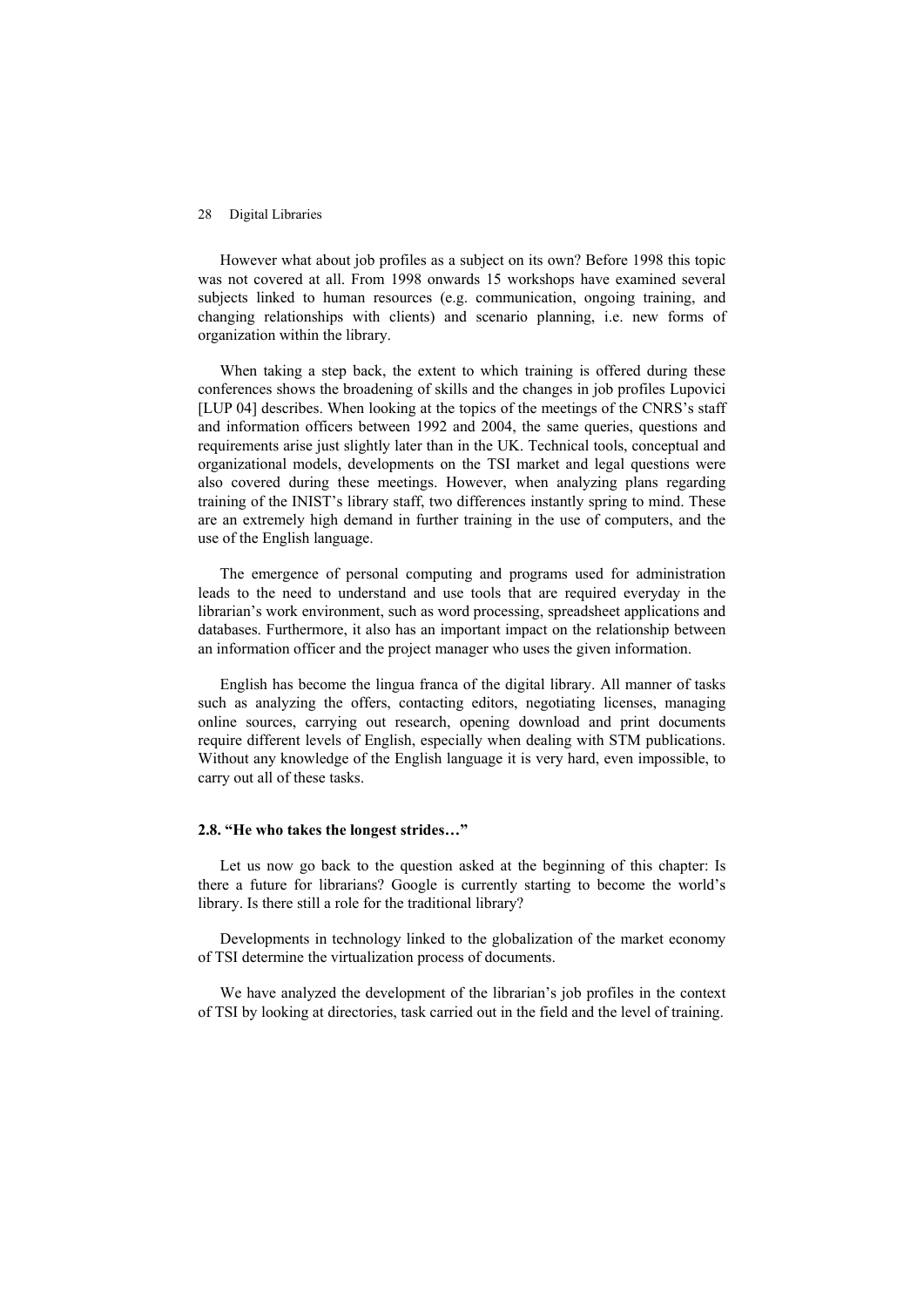It remains difficult to draw a conclusion from the analysis. However, is there only one conclusion? When reading studies on this subject we are torn between fear and feelings of optimism. Optimistic visions include broader skills and increasing responsibilities of the library's staff [LUP 04]. Others see a bright future for librarians. They will become information managers, webmasters, knowledge managers or researchers focusing on new developments within this field [BER 03]. They will manage and administrate systems [LUP 04] or even "turn into cartographers and pilots in the archipelago of knowledge" [BAL 03]. When looking at the down sides of this new trend, fears that the librarian will turn into a legal expert, computer scientist, accountant or negotiator are apparent. In other words, TSI-based professions will increasingly detach themselves from the actual content of information. Are we moving towards new horizons by creating hybrid professions in this field or are we about to commit professional suicide?

We know about the challenges awaiting us but do we also know how to react, how to control this subject which is ours? Do we know how to make things happen [HET 04]?

To escape marginalization, Arnold [ARN 04] suggests a political strategy which involves lobbying by professional associations, a proactive approach towards the scientific community and a strong involvement of committees and interprofessional work groups.

On the other hand, "he who takes the longest strides does not walk" [Tao-te-Ching, Book I, 24]. Blind activism will not be successful. In this case, acquiring knowledge and techniques of other professions will not be an advantage.

Let us start by establishing the features of a digital library. It is mainly a new form of technology that is becoming an increasingly frequent phenomenon [FRA 90] and is based on the subdivision of tasks and the argument that digital libraries are highly efficient and increase productivity (return of investment). It is a model of production without any external control.

To keep or regain the control over our work this new technology needs to be "tamed" and mastered in order for it to be used as a professional tool. Currently, the core tasks of a librarian i.e. cataloging, creating collections, referencing and mediation in research, are increasingly taking place outside the library [SIE 04]. The profession itself is taking a more technologically oriented outlook and moving away from traditional values such as close links with the community and public service. The development of digital libraries ignores problems it might cause for individuals and society as a whole.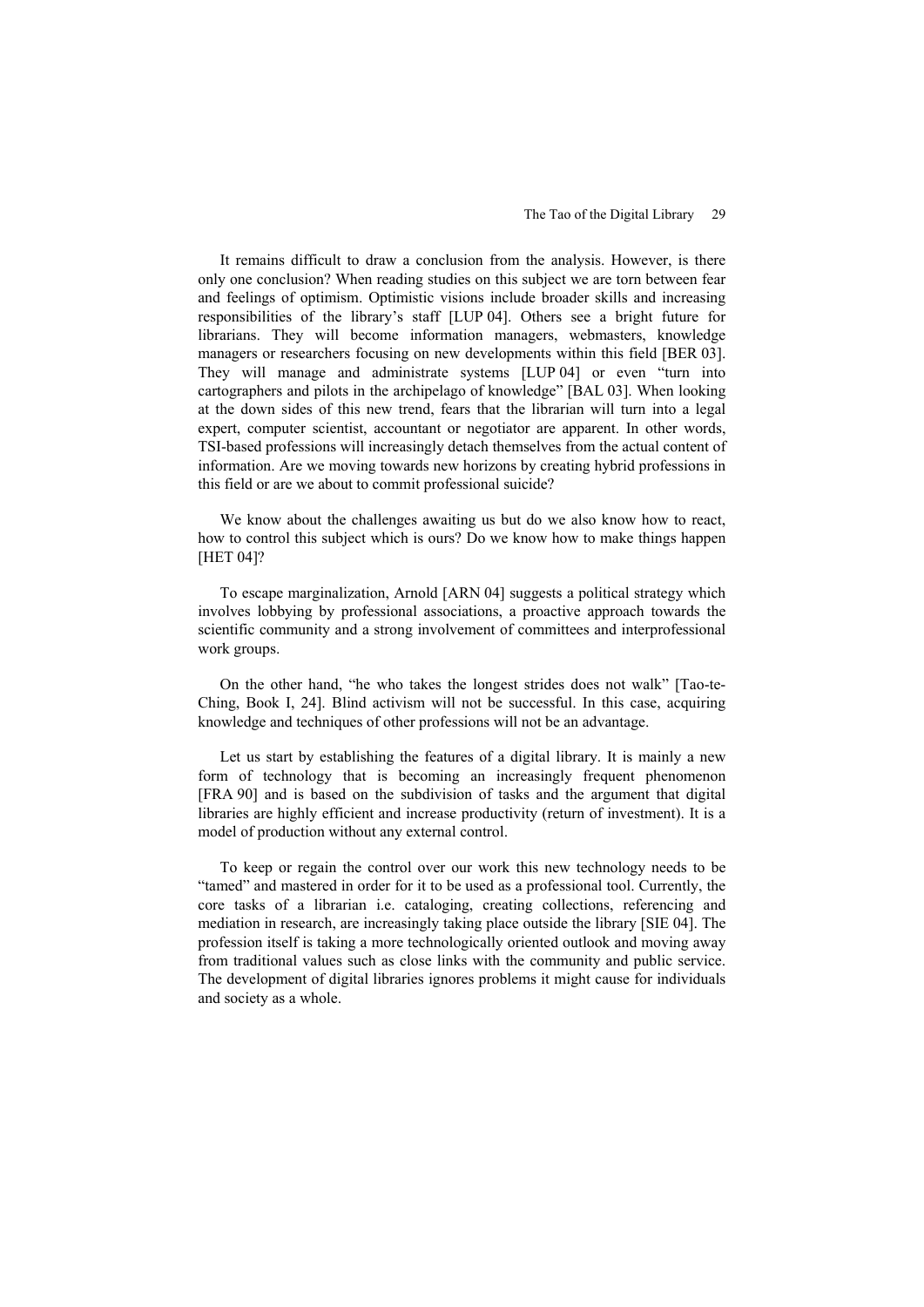Jean-Michel Salaün gives a realistic overview when he speaks of an uncertain future for librarians. However, he also states that librarians still have "very interesting cards" in their hand when playing this game [SAL 00]. Let us play those cards of know-how and traditional values and gain a critical distance from the technological revolution of the digital library that is taking over.

Let us finish this chapter with one last quote from Tao-te-Ching. "With enough practice you could walk without leaving any footprints" [Book I, 27]. We cannot know our future ahead of time; there is no such thing as a path already laid out for us. However, we can ask questions about how useful new technologies are, what impact they have on humans, and what the real interest in using them is.

Maybe we need time to let our cultural schemata adapt themselves to the current overbearing influence of technology. Virtual applications cannot be without any sense or content. "Thirty spokes share the wheel's hub. It is the center hole that makes it useful". Information officers need to fill this center hole in the digital library in order for it to make sense.

# **2.9. Bibliography**

- [ABF 04] ASSOCIATION DES BIBLIOTHÉCAIRES FRANÇAIS (ABF), *Débat virtuel: Bibliothécair: quel métier, quel territoire?* http://www.debatvirtuel.bpi.fr/ABF, 2004.
- [ARN 03] ARNOLD S.E., "Places and spaces: mapping the library of tomorrow", *The Electronic Library*, vol. 21, no. 3, pp. 6–7, 2003.
- [ARN 04] ARNOLD S.E., "Information boundaries and libraries", *The Electronic Library*, vol. 22, no. 2, pp. 110–111, 2004.
- [BAL 03] BALTZ C., "Quand la documentation se réveillera…", *Documentaliste*, vol. 40, no. 2, pp. 148–153, 2003.
- [BEN 04] BENHARRAT A., "International Summer School on the Digital Library", *BBF*, vol. 49, no. 2, pp. 101–102, 2004.
- [BER 03] BERNAT L., "Les documentalistes ont l'avenir devant eux, mais… ils l'auront dans le dos chaque fois qu'ils feront demi-tour", *Documentaliste*, vol. 40, no. 2, pp. 142– 146, 2003.
- [BOU 05] BOUKACEM C., SCHÖPFEL J., "Statistiques d'utilisation des ressources électroniques: le projet COUNTER", *BBF*, no. 4, p. 62-66, 2005.
- [CAV 04] CAVALIER F., "Réseau, publics et territoires: les BU en mutation", *ABF Débat virtuel*, 13 June 2004.
- [CNR 02] CNRS, *Répertoire des emplois-types des ingénieurs et personnels techniques de la recherche*, http://www.cnrs.fr, 2002.